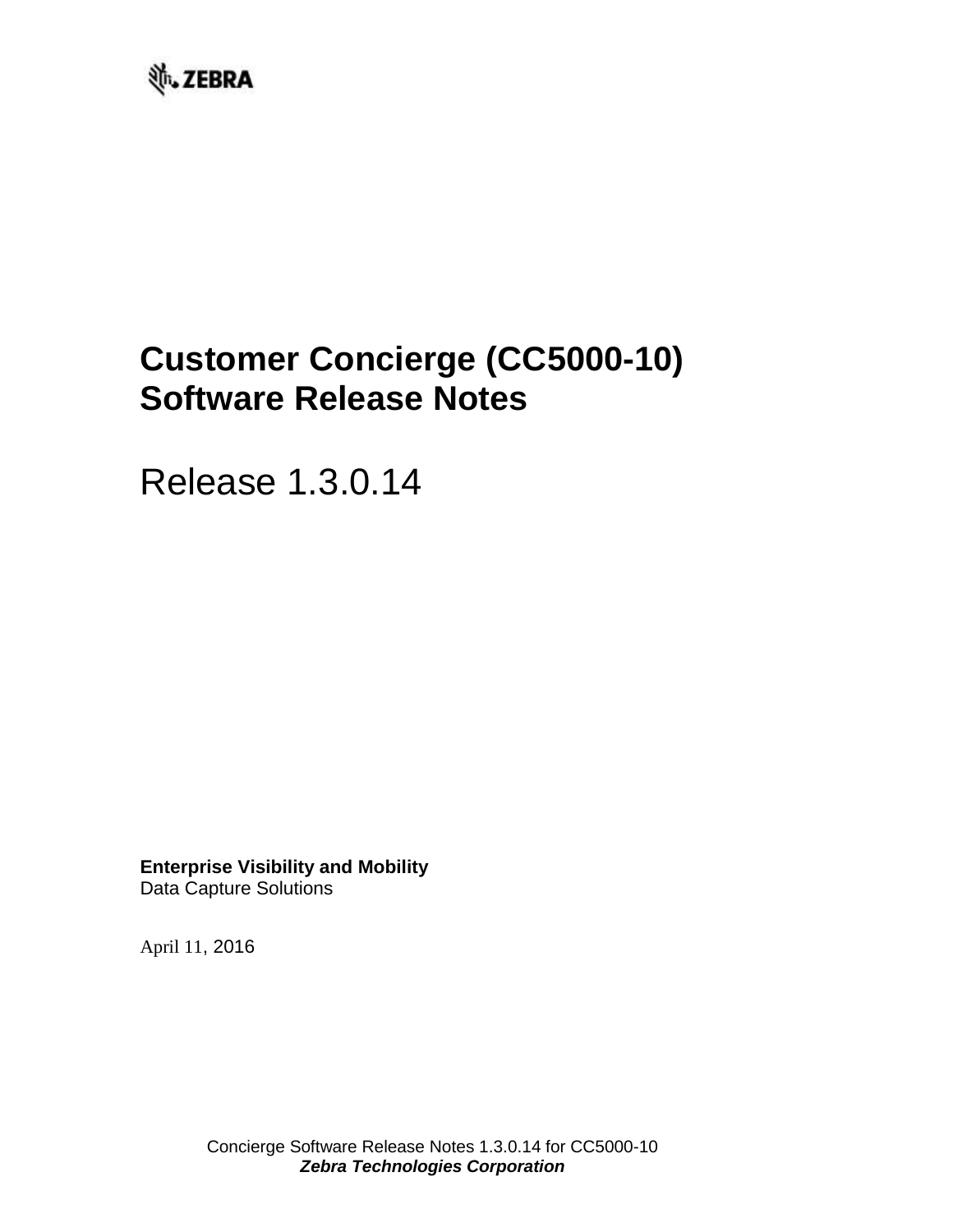

# **Copyright**

This document contains proprietary and confidential information which is the property of Zebra Technologies Corporation and is furnished for the sole purpose of the operation and maintenance of Zebra Technologies products. No part of this publication is to be used for any other purpose or to be reproduced, copied, disclosed, transmitted, stored in a retrieval system or translated into any human or computer language in any form, by any means, in whole or in part, without the express written consent of Zebra Technologies.

Except as otherwise may be explicitly agreed to in writing, Zebra Technologies makes no representation that equipment, software programs and practices described herein will not infringe on existing or future patent rights, copyrights, trademarks, trade secrets or other proprietary rights of third parties. The descriptions contained herein do not imply the granting of license to make, use sell, license or otherwise transfer Zebra Technologies products described herein. Zebra Technologies disclaims responsibilities for errors which may appear in this document, and it reserves the right, in its sole discretion and without notice, to make subscriptions and modifications in the products and practices described in this document.

© 2016 Zebra Technologies Corporation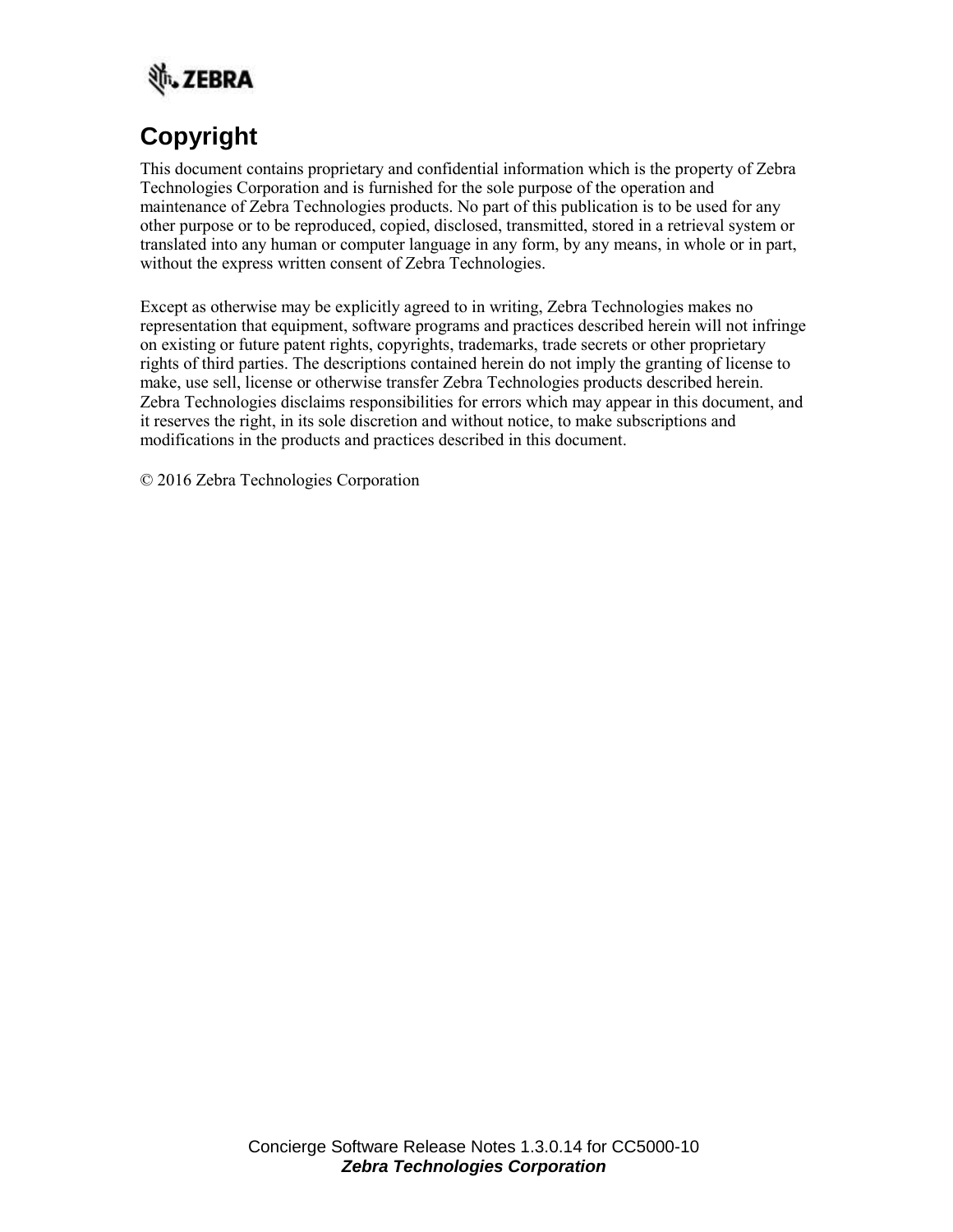

#### **Revision History**

| <b>Revision</b> | <b>Date</b>  | Author                | <b>Comments</b>       |
|-----------------|--------------|-----------------------|-----------------------|
|                 | Aug 14 2015  | Adithya Krishnamurthy | Initial Revision      |
|                 | Apr 16, 2016 | Tom Fitzgerald        | Update to $v1.3.0.14$ |

#### *Scope*

This document covers changes to Concierge SW version 1.3.0.1 vs 1.3.0.14 and is applicable to the CC5000-10 model

# *Product Overview*

Please visit:<https://www.zebra.com/us/en/products/interactive-kiosks/cc5000.html>

# *Acronyms and Definitions*

| <b>MDZ</b>              | Management Data Zip – Concierge BSP and config "payload" file for<br>auto-updates                              |
|-------------------------|----------------------------------------------------------------------------------------------------------------|
| <b>MPB</b>              | Management Package Builder – Windows utility used to build an MDZ<br>file from XML settings files              |
| <b>Enterprise Reset</b> | Deletes user apps, settings and data except what is stored under<br>/enterprise partition                      |
| <b>Factory Reset</b>    | Deletes user apps, settings, data AND the enterprise partition. Resets the<br>unit to factory installed image. |

#### *Version Information*

| <b>SW</b><br><b>\TFORM</b><br>י ש<br>. LATF <sup>r</sup> | -- -<br>--<br>$-10$<br><u>JI.J</u><br>$1 \times J$<br>. . v<br>. .<br>. . |
|----------------------------------------------------------|---------------------------------------------------------------------------|

#### *Supported Hardware Configurations*

 $\Box$  CC5000-10

#### *Verification of Hardware*

Ensure that the hardware being used is a released unit with a serial number and other regulatory labels in place. Questions may be addressed to Zebra Technologies Tier One Support team (800-653-5350).

# *Firmware Loading Procedures*

Please follow the instructions here:<https://zebra.box.com/CC-install-ins>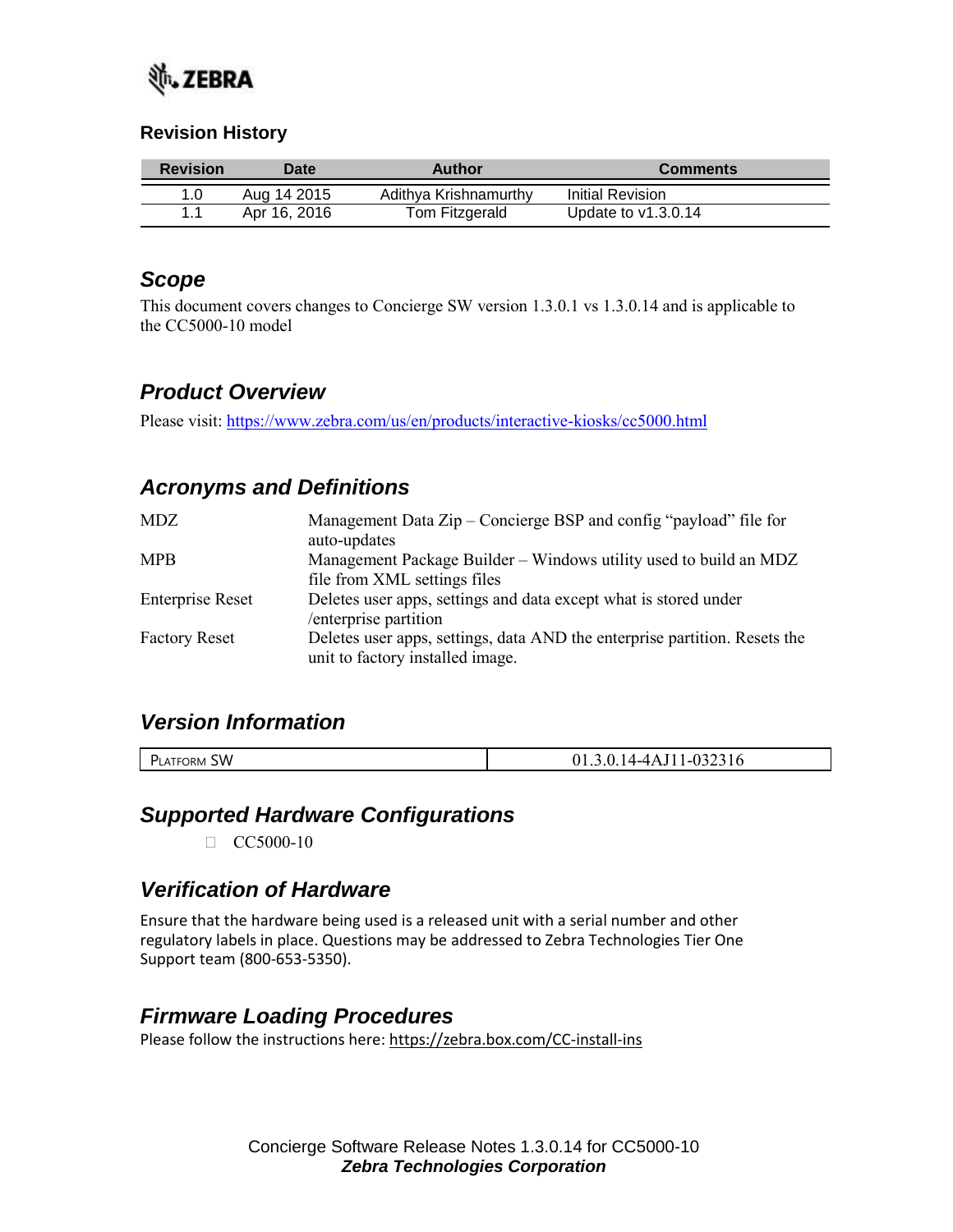

#### *New Features*

- o Support for Additional ELO display with touchscreen (ID 04E7:240B)
- o Device sleep (enabled scheduled sleep) disables touch input on 10"
- $\circ$  Added ability to put device display to sleep for configurable period of time.
- o Added ELO 32" Monitor Support
- o Integrated New Touchscreen ID (2505:0220)
- o Added support for 3M touch display model C4267PW
- o Add Google Hacker's keyboard as an additional 'Enterprise Keyboard' option for IME
- o Disable Wi-Fi adapter when Ethernet is ON/connected
- o Can now specify a WEP Key Index for Wi-Fi authentication
- o Rebranded logo and boot up animation to Zebra
- o Rebranding: Add Zebra license info to Open source license script
- o Added Wi-Fi support for Australia and China

# *Bug Fixes*

- o Fixed multiple ANR instances when CC5000-10 was used with Sleep Config feature.
- o Default AOSP Keyboard can be re-enabled via MDZ after different, non-default keyboard set.
- o Crash observed after disabling sleep alarm.
- o Management Update Shim hangs on 10".
- o Security: Fix Android Master-key and FakeID exploits
- o Security: Use-after-free vulnerability in kernel handling of ping sockets
- o Security: Fix Android StageFright vulnerability
- o Upgrading via MDZ occasionally does not apply customer specific settings.
- $\circ$  Activity with explicit HW acceleration disabled might lose initial frames while rendering.
- o Null pointer exception in app info service
- o Launcher ANR observed, when applied Multiple\_homescreen mdz followed by Luancher\_workspace mdz.
- o 10" Red LED behavior inconsistent from CCHUB during normal operation
- o Changed default value for touchpoints on EETI driver config to 10
- o Secondary video out from the devices is rotated by 180 degrees
- o Other minor bug fixes

#### *Deprecated features*

o System property persist.demo.hdmirotation is deprecated. Use persist.cc.hdmirotation which takes values of 0, 90, 180 or 270. The rotation angle is clock-wise. This can be set via Quick settings menu (touch clock) > Application configuration > Display config or via MDZ by modifying the file  $\langle MDZ \rangle$  base folder>\ packages\com.motorola.asds.isign.systemupdater\actions\SYSTEM\_PR OPERTY UPDATE\ system.properties (see MDZ Template for example template)

# *Known Issues*

When Wifi is ON but not connected to a network over a period of a week or so the Settings App will cause ANRs and stop working correctly. A reboot is not known to fix the issue and an Enterprise reset seems to be required. This is a known issue in the Fusion Wifi module and will

> Concierge Software Release Notes 1.3.0.14 for CC5000-10 *Zebra Technologies Corporation*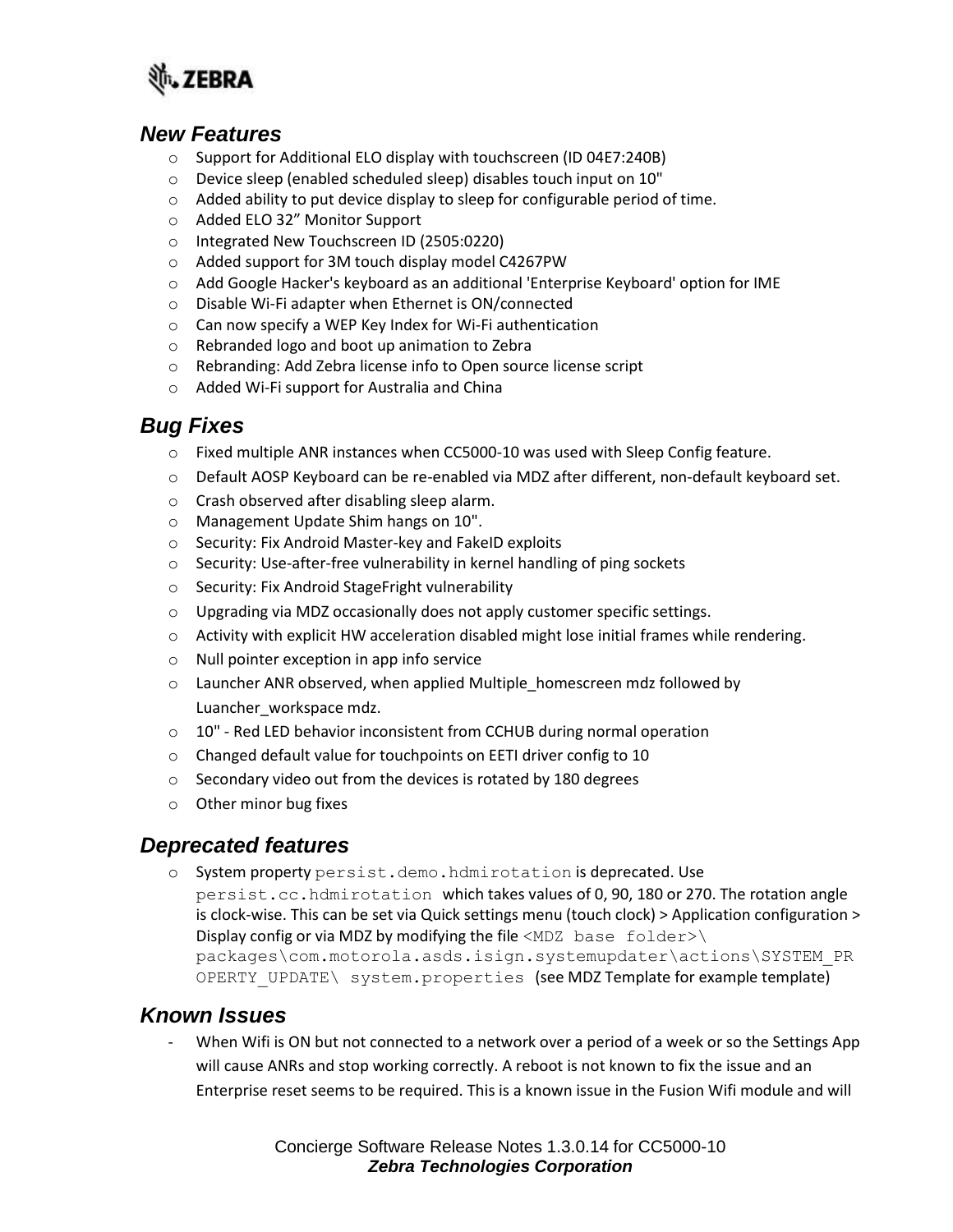

be fixed when Fusion version is upgraded. It is recommended to always connect the device to a network and if on Ethernet, turn Wifi OFF.

- Occasional exceptions in Data Wedge during automated stress testing by changing Decode audio tone and repeated scanning.
- When a Launcher workspace MDZ with no apps is applied the launcher crashes. Workarounds: Reapply a valid MDZ with at least one app in it or clear the data of the Launcher app under Settings > Apps
- Red LED on the back of the unit shows inconsistent behavior compared to CCHUBs when operating normally. It should stay ON when fully booted but turns off under certain scenarios.

#### *Notes*

- $\circ$  Date and time will reset to factory values if the unit is powered off for more than 6-8 hours when the device is offline or if not using NTP (Network Time Protocol) to set time automatically. NTP is highly recommended to set time on the device.
- $\circ$  UDP port 123 should be open in the Firewall or a local NTP server should be setup for network time to be set correctly
- o SD cards should be formatted to FAT32 format before using on Concierge

# *Other Resources*

#### *MPB (Management Package Builder) Utility*

[Version 1.3](https://zebra.box.com/CC-MPB) – packages folder is now mandatory in MDZ folder structure

# *MDZ (Management Data Zip) Folder Template*

• Found in the Examples folder at<https://zebra.box.com/CC-MPB>